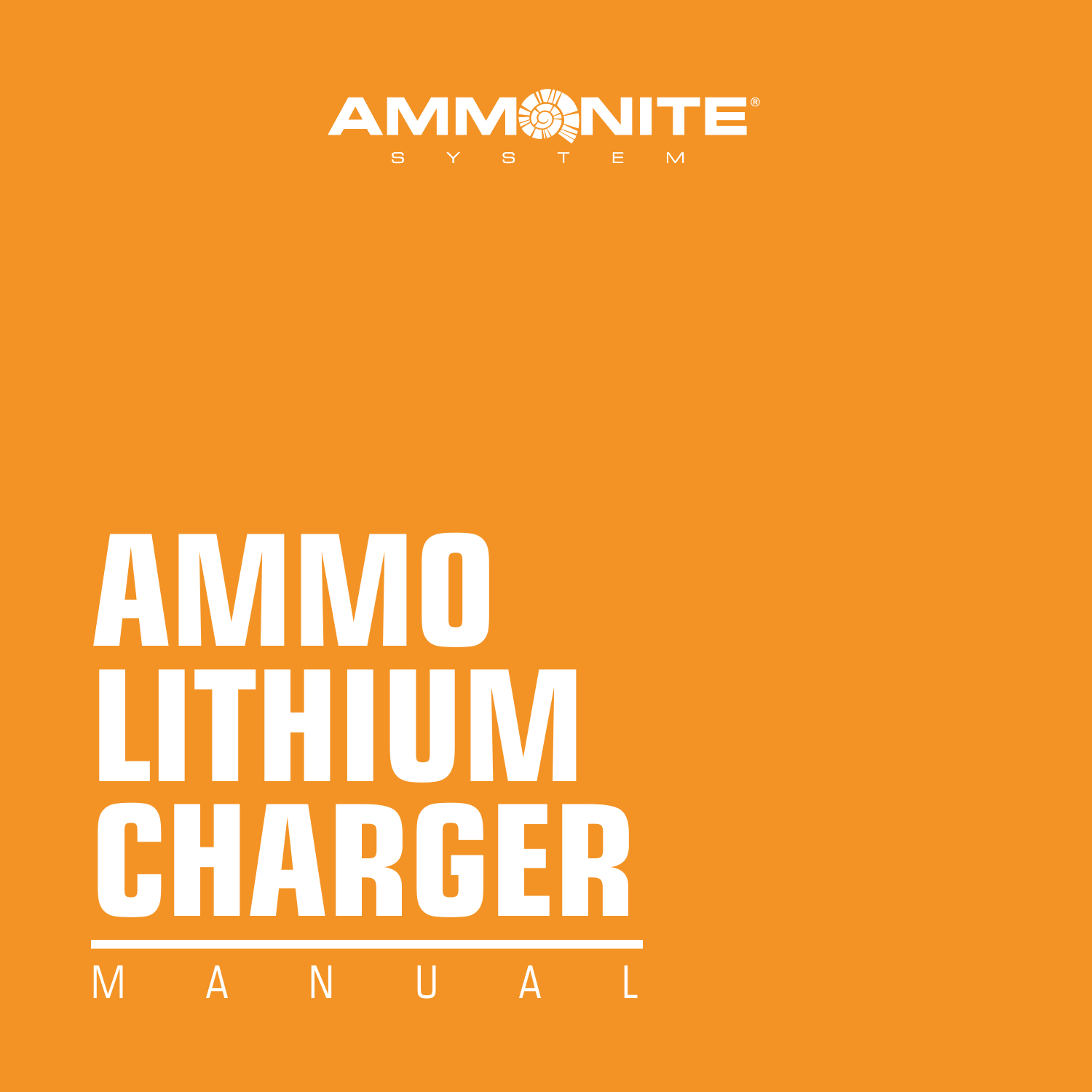#### **THANK YOU FOR CHOOSING AMMONITE SYSTEM**

The symbol placed on the product or its package indicates that this product cannot be treated as household waste. It should be handed over to the applicable collection point for the used up electrical and electronic equipment by providing proper storage you may prevent dangerous consequences to the environment and human health. Recycling helps to preserve natural resources. For more information about recycling of this product, please contact your local authorities or authorities





responsible for environment protection, your household waste disposal service or the shop where the product was purchased. At the end of the use, the battery should be placed in a special container or brought to a collection point for the recycling of electrical and electronic equipment.

In order to do this please read current environmental protection regulations.

#### **INTENDED USE**

AMMO LITHIUM CHARGER is a battery charger intended to charge ACCU TYPE lithium series batteries with 10,8 – 11,1V voltage.

AMMO LITHIUM CHARGER is a universal, impulse source of current which switches off when the battery is fully charged. Charging time is dependent on the charging status of the battery pack.

The charger controls the charging current, charging time and the voltage of the battery pack.

The charging status is shown on the LCD.

The charger is protected against voltage surges occurring in the network 100 / 240V.

Charger's output is equipped with a Cinch type connector.

The casing is made of black, high-impact, ABS type plastic material.

## **LI-ION BATTERY PACKS RECOMMENDATIONS**

The battery pack must be fully charged before the first use. Avoid deep discharge of the package below 8.0 V (15% on the charging display). Batteries loses their charge itself even when not being used. The result of this process can be deep discharge and, consequently, loss or destruction of the capacity of the package.

### **CHARGING**

1. Plug the charger into a 100 / 240 V AC mains socket.



2. The LCD screen indicates charger status with blue background, showing the charging voltage and the battery sign will show battery level.

| ×. |
|----|
|----|

3. Connect the battery to AMMO LITHIUM CHARGER with a Cinch type connector.

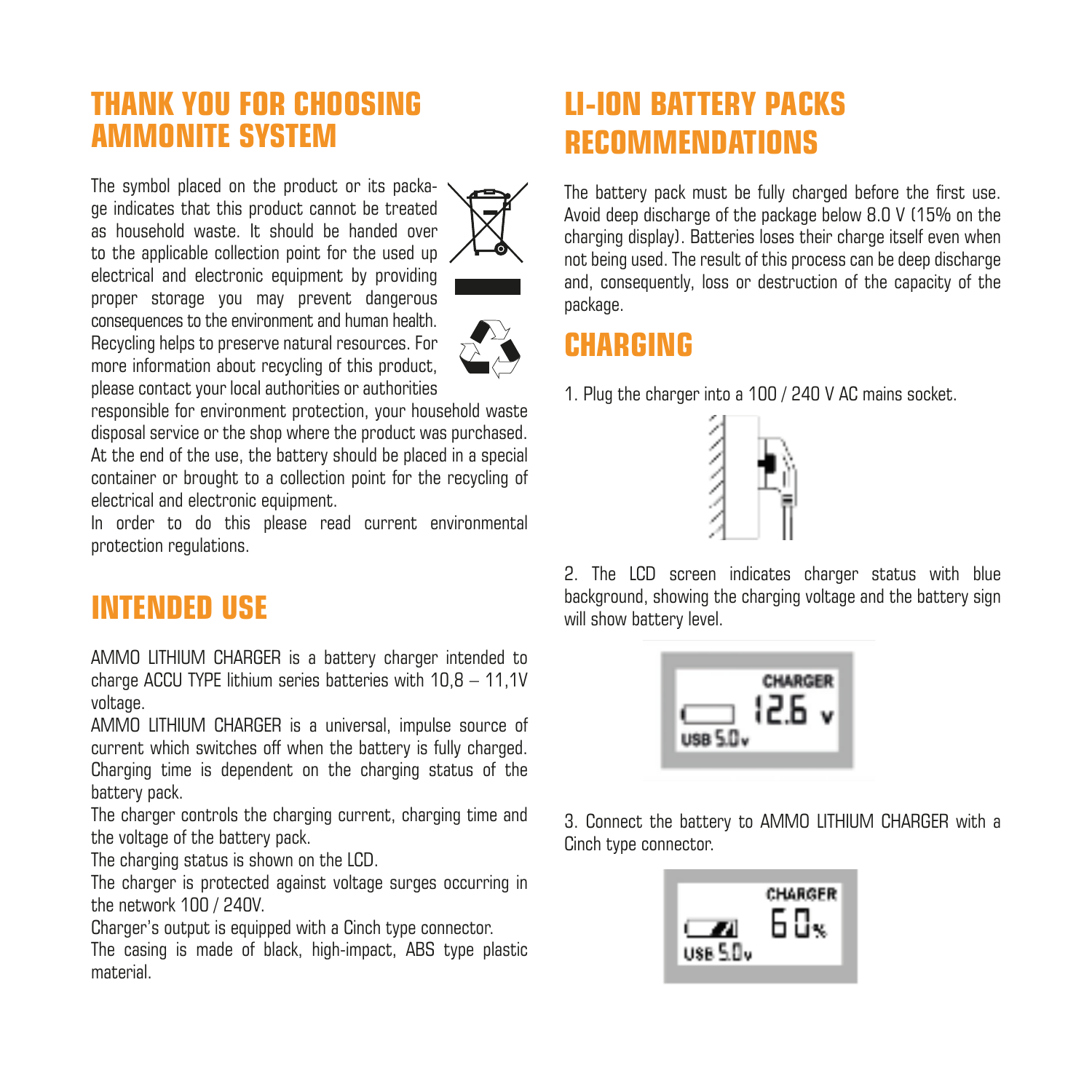The LCD screen indicates the remaining power in Red background and the charging process works as each grade indicates 5% of the power).



The indications on the charger display are only approximate. They serve to determine the estimated battery level.

4. When the battery is full, the LCD turns blue to indicate it is done.



5. When using the USB function, connect the charging cable of mobile phone, tablet or another relative device to the USB output of AC adaptor, then it can be used for charging.





consisting of Li-Ion cells.

Using AMMO LITHIUM CHARGER for any other purpose or using it to charge battery packs or cells which do not comply with the specifications, may cause damage to the battery and/or the charger.

Not applicable precautions may be the cause of a fire or battery explosion.

Do not short-circuit the charger output cable.

The charger heats up when the battery pack is charged. Make sure that the battery is charged in a location with proper heat dissipation of charger and package. Do not cover the charger while charging. Chargers may be used only in dry areas.

Keep away from heat, moisture and flooding. Properly used and stored charger should be dry and clean.

To clean the charger and the package use a dry cloth. Unplug the charger when is not used.

Charger and battery pack are not toys! Keep away from children! Ammonite System is not responsible for any damage or injury resulting from the improper use of the AMMO LITHIUM CHARGER, including charging not intended packages, especially packages of other producers, packages with a different capacity, different voltage or produced in other chemical systems. The charger cannot be open and repaired. In case of charger failure, please contact Ammonite System® service.

## **OPERATION OF LI-ION BATTERIES**

Charge battery only with dedicated AMMO Li-Ion charger provided by Ammonite System. Do not discharge the battery pack voltage below 8.0 V (15% on the charger display).

It is forbidden to:

- Open the battery pack.
- Interference with the construction of the battery pack.
- Short-circuit the battery pack terminals together.
- Connect the battery pack with the battery pack in the other chemical systems or produced by other manufacturers.
- Connect the battery pack with the battery pack at the same chemical system and the same manufacturer but with different capacity or rated voltage.
- Throwing battery pack.
- Inserting the battery pack into the fire.
- Immersion in water battery pack without a waterproof case.